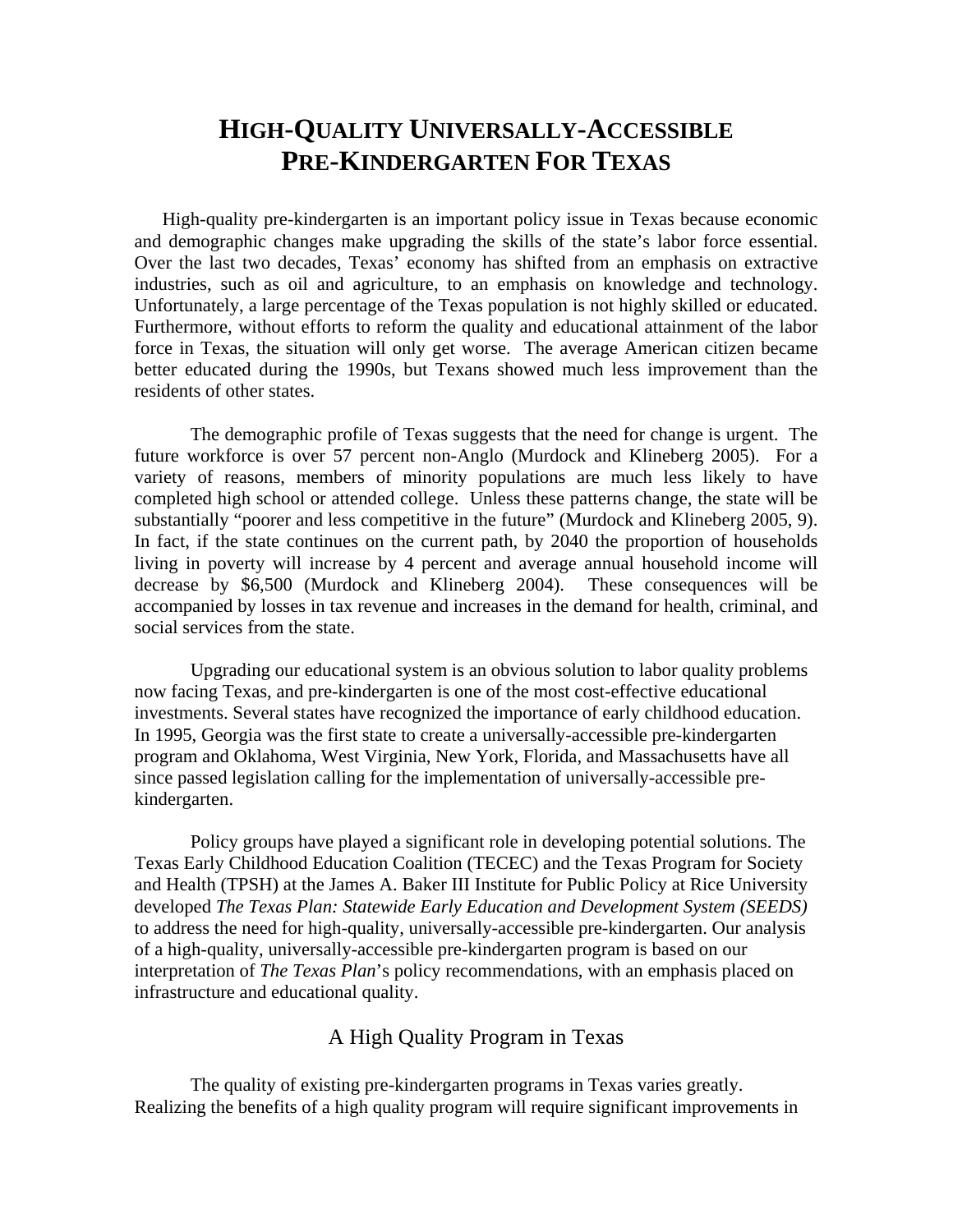the quality indicators over the current publicly funded system. The program evaluated here is a full school day program available to all Texas four year olds. A full school day program enables those Texas mothers to reenter the labor force sooner and lowers the outof-pocket cost of child care significantly. The focus in the classroom will be on language arts and math through numerous academic enrichment activities that include whole class exercises, small groups, and individualized learning activities. Teachers in the proposed program will be required to possess a Bachelors degree and certification in early childhood education. Finally, student to teacher ratios for four year olds would be 17:2.

### Benefits of Universally-Accessible Pre-Kindergarten

The program evaluated in this study is modeled after a well documented high quality pre- kindergarten program called the Chicago Child Parent Centers (CPC). The outcomes observed for participants in the program have been measured for twenty years and include a significant reduction in dropping out of school, grade retention, special education, and arrests by the age of 18. Participants were also much more likely to graduate from high school. As we report, schools will save the costs of providing remedial education to those that are retained and special education costs. However, schools will be responsible for educating those that would have otherwise dropped out.

 Many of the benefits measured and reported here stem from the above educational outcomes. We found that the increases in graduation lead to very large increases to lifetime earnings for those that would not have otherwise graduated. Increases in earnings lead to increases in tax revenue for the state. Participants in a program like the one evaluated here were also less likely to be victims of abuse or involved with the juvenile justice system.

 Parents of Texas four year olds would immediately benefit from the program. Their out-of-pocket child care cost would be greatly reduced and they would be able to increase their own lifetime earnings by reentering the labor force.

## Cost-Benefit Comparison

Our cost-benefit analysis for Texas indicates that the combined benefits to the participant, society, and the government from a statewide universally-accessible prekindergarten program greatly exceed the costs. We find that every \$1.00 invested in the proposed high-quality program returns \$3.50 per participant, based on the enrollment of seventy percent of all four-year-olds in the state. Because it is more expensive to establish new classrooms than to upgrade existing public and private classrooms, the return on investment decreases to \$3.31 with ninety percent enrollment. This calculation is conservative. When judgment was required, we estimated the benefits conservatively and overestimated the costs. Furthermore, we chose to exclude benefits based on incomplete literature and data, such as a reduction in welfare dependency and improved health conditions over participants' life spans.